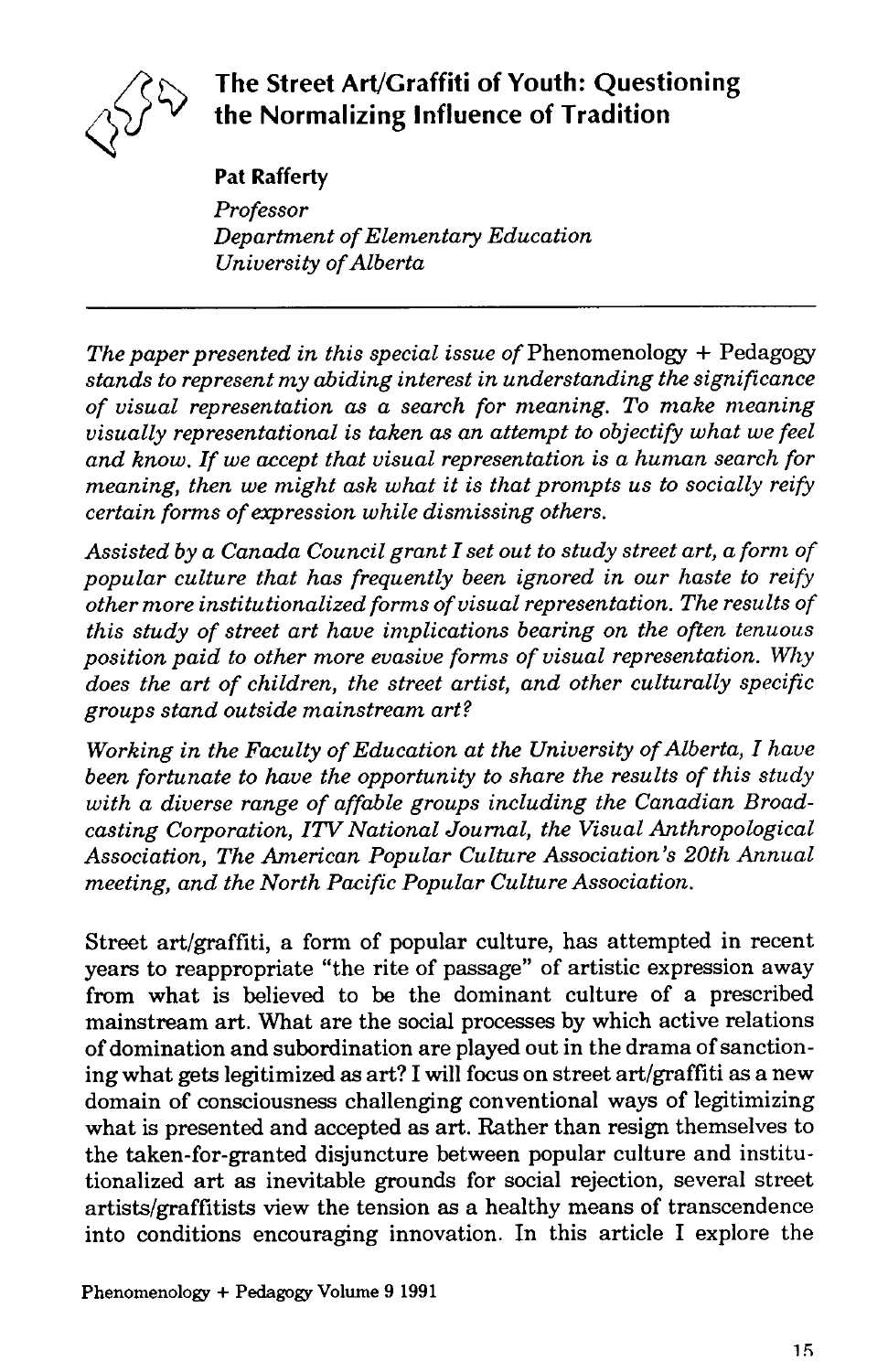

Tag graffiti.

character of change mechanisms that find the street artist/graffitist choosing to be simultaneously inside the social mainstream and outside of institutionalized art structures.

Street art/graffiti found in Vancouver, British Columbia reveals several different subcultures with stylistic differences linked by significant crosscurrents and forming a pervasive counterculture movement. Its overall popularity gained momentum in the late 1970s with a series of provocative announcements such as: "Free Love: Can you afford it?" "Despise authority: It despises you!" and "Post-Autonomic Cow: Precooked." Away from the easel and the pedestal and dressed as adver tising text the work was challenging. Acker (1984) says, "Language is that which depends on other language. It's necessarily reactive. An iso lated word has no meaning. Art whether or not it uplifts the spirit, is necessarily dependent on contexts such as socio-economic ones" (1984, p. 35). The artist as social and political satirist manipulates mainstream conventions to advantage. The artist does not include himself or herself in the frame of modernity. Rather, in a kind of parody the artist gestures toward it, and in affirming this course experiences the freedom of his or her choices.

Concurrent with the first kind of street art/graffiti, a proliferation of a second kind appeared in Vancouver and was labeled Tag Graffiti by its makers. Originating in New York, it was interpreted as an outright assault on urban architecture. The identity of an individual or gang was established by "getting up" a signature in as many places as possible around town without getting caught.

A third kind of graffiti grew out of a sustained interest in Tag Graffiti. As signatures were drawn increasingly larger and as artists became more adept at using spray paint, the emergence of diagonals, dots, arrows, spirals, and highlighting techniques gave character to scaled-up letters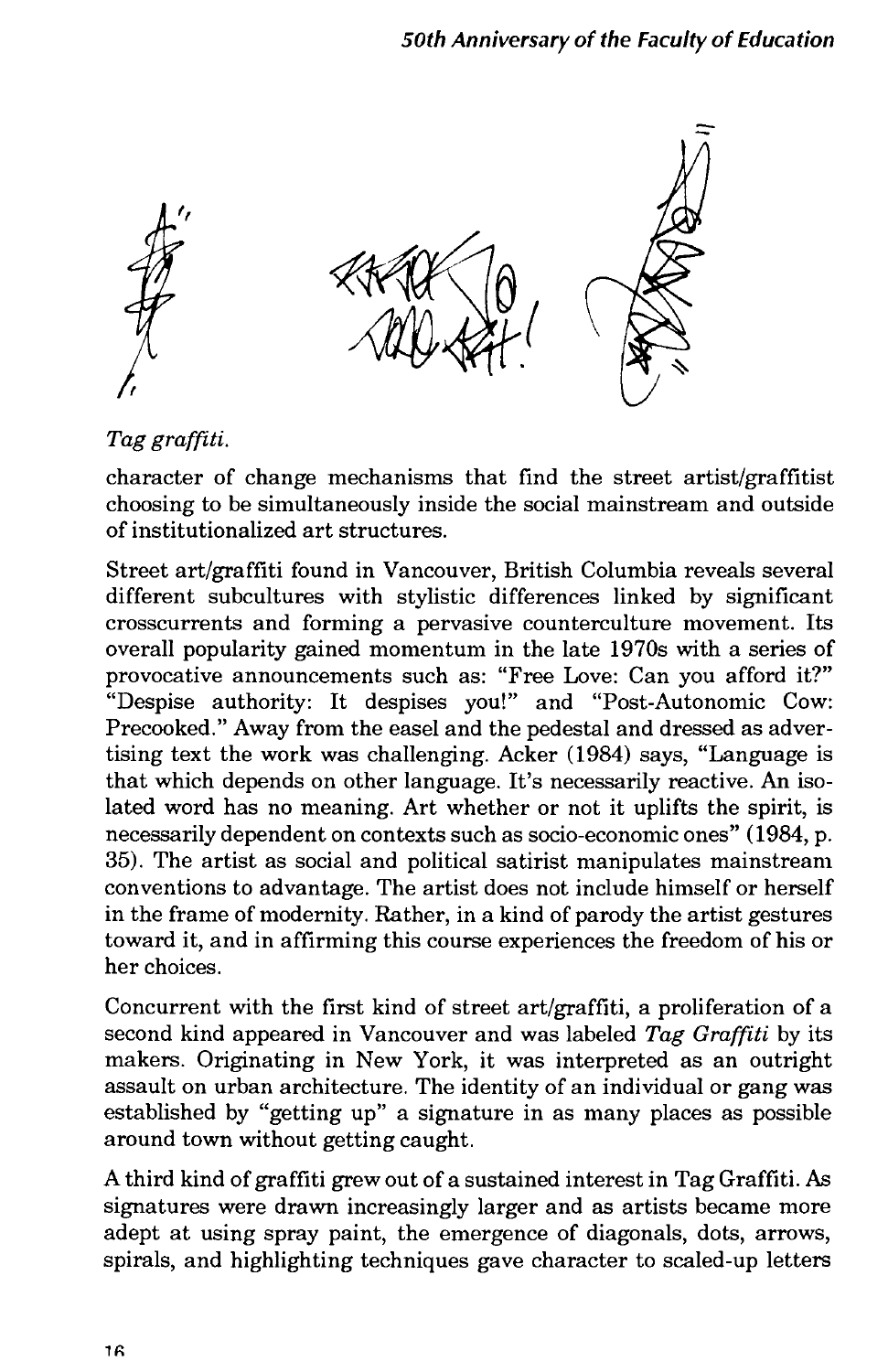creating an overall razzle-dazzle of vibrant colors appropriately labeled Wild Style.

## Social and Political Satire Graffiti

During the early 1970s <sup>a</sup> loosely woven network of aspiring artists and writers made <sup>a</sup> break into the public venue by raising graffiti to <sup>a</sup> new level of significance. Whatever their differences, by choosing graffiti as <sup>a</sup> means for expression and circumcumventing the whole question of what is and is not art, these young initiates acquired direct access to the public. As 12 Midnite explains, "Graffiti is the best way to advertise an idea."<sup>1</sup> In reclaiming the responsibility for making art as <sup>a</sup> lifestyle, these artists were assuming control over the means of distribution, thus reaffirming the particularity of their own personal vision of art as an integral part of everyday life. Feeling betrayed by institutional constraints that limit access to conventional channels of communication and distribution, they turned to the streets for access without censorship. By nature they were too energized to get stuck on reduplicating the achievements methods and icons of past artists.

Lincoln Clarkes, Richard Hambleton, Ed Varney, and Michael de Cour cey were among <sup>a</sup> growing number of artists who came to be known as "illegal street artists." They seemed undaunted by the consequences of being perceived as deviant and they moved in and out of the urban alleyways, leaving behind <sup>a</sup> wake of paper paste-ups, freehand drawings, <sup>p</sup>hotos, and stenciled images. "Part of the reason why <sup>I</sup> started doing stencils was because of the neatness of the idea. It's so neat. Its concise. Its quick. You can't miss making your point. Its there! It's discreet," says 12 Midnite.

Skillfully engineered, this kind of graffiti had the authority of <sup>a</sup> corporate logo repeated in rapid-fire succession all over town. Stencils, freehand painting, <sup>p</sup>hotos, and paper paste-ups were used to create multiple im ages, giving the appearance of small advertisements. In an ironical twist they set in use the very tactics of <sup>a</sup> system they felt had been ignoring them. Mimicking symbolic techniques of the advertising trade—its style, strategy, and form—their work was as purposeful as that of any advertis ing executive charged with accelerating an image flow. They delivered contradictory messages by embedding their message in imagery mimick ing form of mass media production, thus luring the spectator into reac tion. Leaving the message insinuated rather than obvious, they hoped to lure the passive urban eye into <sup>a</sup> state of cultural shock. <sup>A</sup> public con stantly bombarded by advertisements for Trident Mints, Wonder Bra, Pampers, and Ex-Lax is going to wonder what the inducement is in <sup>a</sup> message that reads "1984: Coming Soon."

The street artists familiarized themselves with pathways through the city that bore little resemblance to the experiences of the banker, lawyer, or accountant. The Neo-graffitist was the manifestation of Toffler's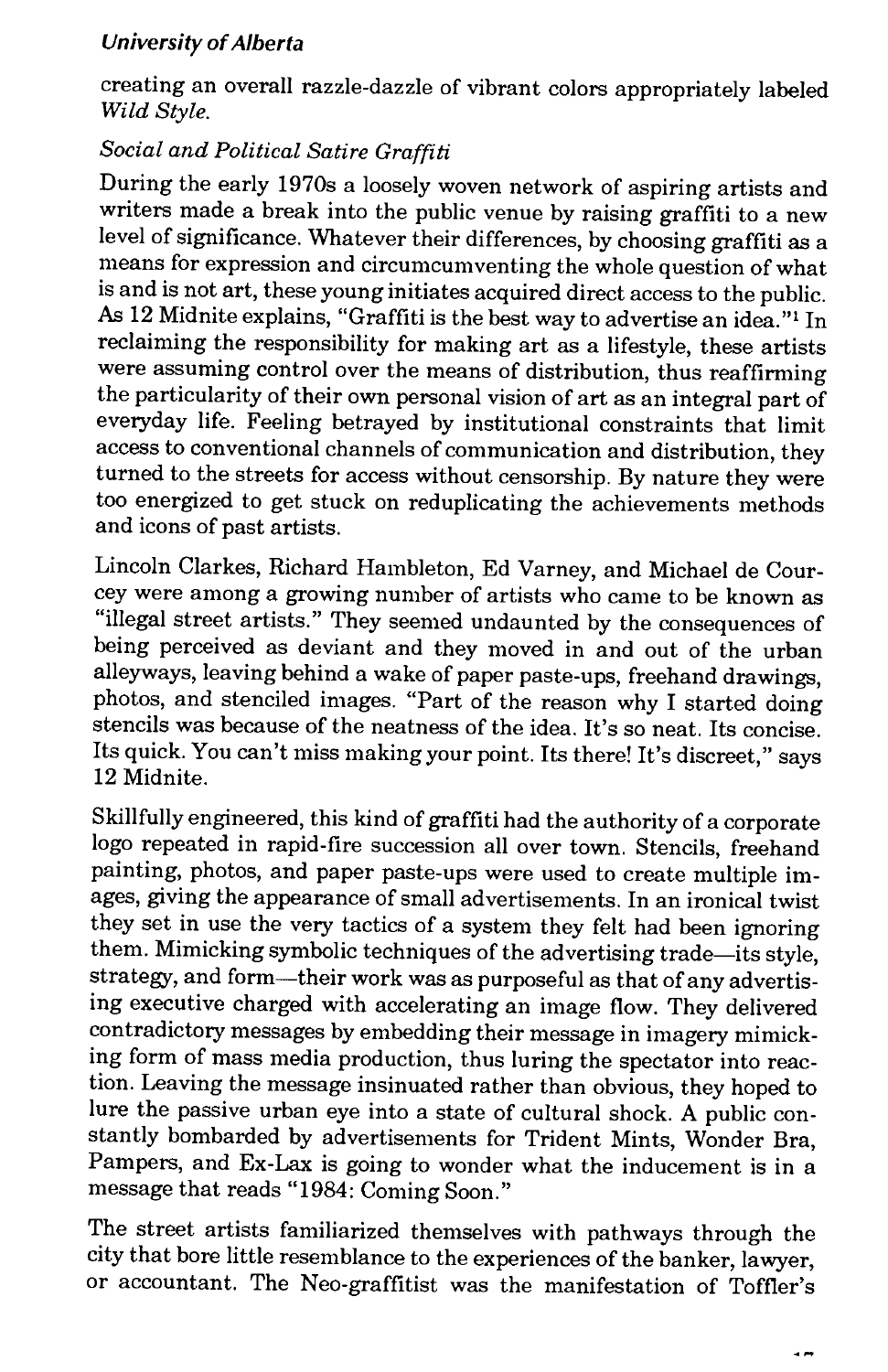(1970) modular person surviving in <sup>a</sup> time of accelerated change by meeting invention with invention.

Michael de Courcy actually mappe<sup>d</sup> some of these pathways in his Urban Wilderness project. He provided <sup>a</sup> map with three walking tours through the city complete with stenciled messages on the sidewalks pointing to "mountain views" in between buildings, "urban wildlife," and so on. A more recent project involved putting up posters of composite images of urban walls and billboards with the message "poster" printed across it in several of the different languages spoken in Vancouver.

Richard Hambleton had left Vancouver for New York in 1980 leaving behind several hundred large-as-life diazo prints of himself <sup>p</sup>lastered all over the city. These gaping, life-size figures earned him the label pop-expressionist, <sup>a</sup> parody on modernity's generic expressionism.

Away from Vancouver, American artists Keith Haring, Jean-Michel Basquiat, Kenny Scharf, and "out-of-towner" Hambleton achieved su perstardom in the New York art circuit. Hambleton was invited, along with a number of other street artists, to show in commercial galleries in New York. Gallery owners observed the animated interaction between the public and these brash young upstarts and recognized <sup>a</sup> chance to revive the public's interest in the mainstream art circuit.

The edition of Hambleton paste-ups that had become <sup>a</sup> hot item in New York succumbed to the Vancouver rain, leaving an aftermath of <sup>g</sup>host like images about town—an unpleasant reminder to local artists like Clarkes that even the climate can be dispassionate about new ideas.

Lincoln Clarkes came to Vancouver from Toronto in 1979 with <sup>a</sup> portfolio of <sup>p</sup>hotographic scenarios, collages, paintings, and sculpture intended to attract public attention by defacing what we take for granted:

Nobody knew it was me in the beginning, because <sup>I</sup> wasn't signing my work. It wasn't for about <sup>a</sup> year afterwards that <sup>I</sup> started signing my paint ings. And when <sup>I</sup> started doing my stuff <sup>I</sup> did so much of it that everybody started talking about all this stuff that was creeping up around town. <sup>I</sup> can remember going to Hamburger Mary's on Denman Street, with Ann, and we'd just spen<sup>t</sup> <sup>a</sup> few hours zipping around town spray painting and we went to this hamburger <sup>p</sup>lace and ran into some friends, <sup>a</sup> group of four ar tists. Bob Alexander is <sup>a</sup> 45-year-old sort of older artist that's been around for years and is pretty well known in the art circles and he was talking about these spray paintings that were creeping up. <sup>I</sup> was talking to them and said,"Yeah, <sup>I</sup> seen those things all over town, they look quite neat" and all those people started talking. They didn't know that it was me and <sup>I</sup> didn't tell them and I just thought, "Oh my god they're talking about me, and didn't even know it." That was the first time. It was <sup>a</sup> real turn-on!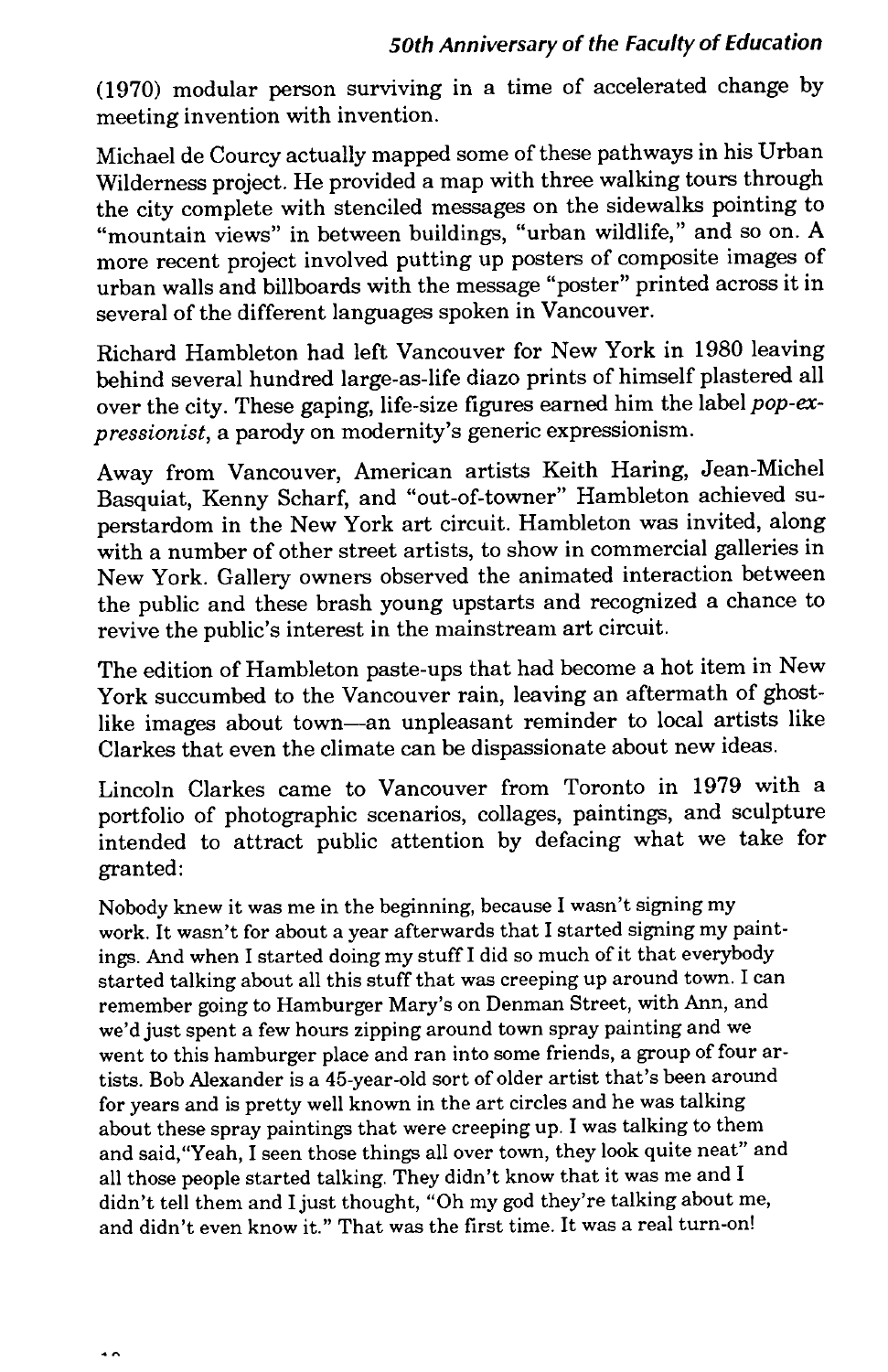By the mid-1980s, Clarkes had settled in as <sup>a</sup> patriarchal figurehead and his work shifted away from graffiti to commercial <sup>p</sup>hotography. He continued to be <sup>a</sup> mentor to young street artists/graffiti seeking him out.

Several of the social and political satire graffitists gambled on making the leap from fame as <sup>a</sup> street artist/graffitist to the mainstream art circuit on their own terms. The prestigious Heiffel Gallery in Vancouver held <sup>a</sup> one-person show of Clarkes' work but the work did not sell. Not surprisingly, the transformative work required to meet gallery demands proved to be overly constraining for <sup>a</sup> kind of art that received its essential vitality on the street. The acceptance of the artist's work as art lies not only in the work but in the ability of others to accept work marginalized by the preferred aesthetic. Critics of graffiti have tended to ignore differences among graffiti writers and their creations choosing instead to respond to the work in total as that of either artists or uncon trollable predators."

If the dominant culture has <sup>a</sup> tendency to react by situating the street artist/graffitist as deviant, then why do street artists/graffitists persist? Big Dada, <sup>a</sup> middle-aged working man with <sup>a</sup> family, prompts the ques tion of what motivates <sup>a</sup> person to do graffiti art:

There are <sup>a</sup> number of things. On <sup>a</sup> personal level, it is fun. It's <sup>a</sup> little bit dangerous because you can get caught. That flirting with danger is fun. It brings you immediately into the present where your major concern is how you are going to accomplish this without getting caught. It forces you to be come hyper-aware of your surroundings. I've always been <sup>a</sup> little naughty. It perpetuates this image of me. And <sup>I</sup> feel that <sup>I</sup> am doing <sup>a</sup> service, <sup>I</sup> am getting <sup>a</sup> cosmic message out without the overlay of the ego ...<sup>I</sup> started doing graffiti in the early seventies. For \$1.99 you could get <sup>a</sup> few words cut on stencil paper at Hewitts and I'd walk around with <sup>a</sup> can of paint and do what <sup>I</sup> called Commando Art. Most graffiti is very concise. Often it is very directed politically but there is no way of finding out who is doing it. That's why <sup>I</sup> say that it rises out of the cultural consciousness, it's like the walls are expressing themselves. It isn't selling anything except <sup>a</sup> world view. Anonymity is important because it keeps you from getting caught and it keeps the messages universal, sourceless. It draws its power from its aggressiveness and its accessibility.

Graduating from the Emily Carr College of Art and Design, <sup>12</sup> Midnite spent some time exploring urban centers in California where he under took to express the violence, alienation, suspicion and survival instincts through his art.

<sup>I</sup> moved down to California hoping to pull it off that way. And then <sup>I</sup> thought, well, this is scary. This is bad news. <sup>I</sup> can't walk down the street without the police talking to me or someone taking <sup>a</sup> <sup>p</sup>icture of me or some one asking me to buy drugs or someone asking to sleep with me—to pay me, to buy me, or to have them buy me. <sup>I</sup> realized that, "God, this isn't the <sup>p</sup>lace to be" and so <sup>I</sup> came back. And then all of <sup>a</sup> sudden <sup>I</sup> got on to the statue of Liberty.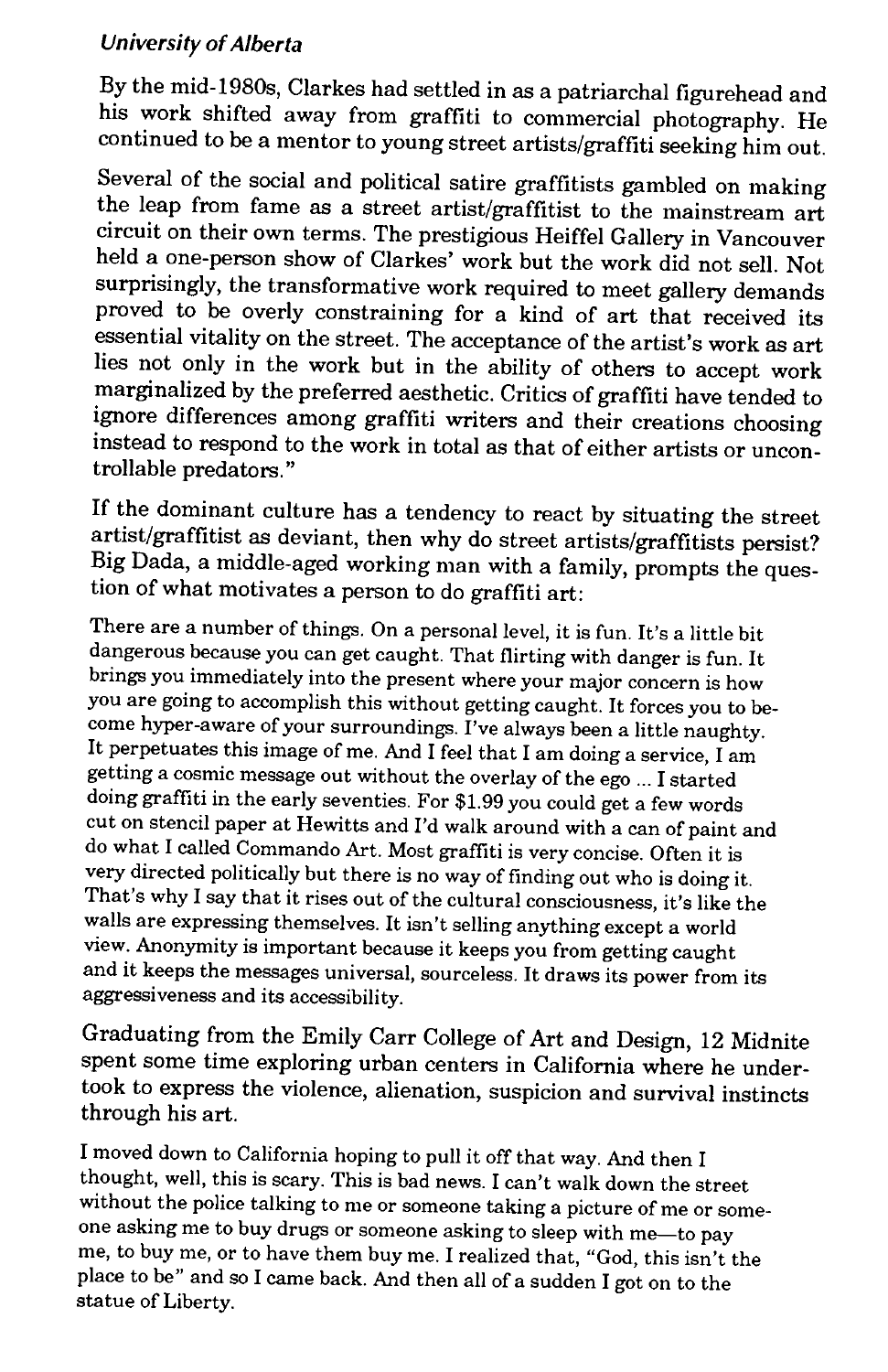I said "That's it! That's our symbol!" Because it's been so bastardized and everything. What <sup>a</sup> grea<sup>t</sup> idea, freedom for everybody but it didn't work for me down there. It wasn't freedom for me down there. And it came down to the fact that liberty is enforced by power and by guns.

I am trying to save the world. By going out there and saving Canada at least. <sup>I</sup> am trying to open people's eyes by using the best method available to me. It is not just what I think is going on. It is going on. Its the annexation of Canada into the United States and the disintegration of our coun try. <sup>I</sup> don't agree with violence, <sup>I</sup> don't agree with drugs or religion and <sup>I</sup> deal with those things through my art.

Thomas Anfield, alias Pablo Fiasco, strives to show his work at commer cial galleries. He is <sup>a</sup> graduate of the New York Academy of Art and approaches his neo-expressionistic portrayals of the human condition in <sup>a</sup> very disciplined manner, all the while manipulating his career in order to learn more about established ways of determining success.

When <sup>I</sup> started <sup>I</sup> wanted the public art to be decorative and lighter than what <sup>I</sup> was doing at home on canvas. <sup>I</sup> started to do them on little <sup>p</sup>ieces of canvas and <sup>I</sup> pu<sup>t</sup> them up around town but they go<sup>t</sup> ripped off so fast that <sup>I</sup> started to paint them directly on the wall ...You know my reason was that I was an artist and my work deserved to be seen. So, I took my art to what seemed to be the logical <sup>p</sup>lace to take your art at the time which was direct ly to the public, especially in Vancouver. Art galleries don't have much life here. Its <sup>a</sup> very small percentage of people who will venture to the art ga<sup>l</sup> leries. Which is like any city I guess.

When people introduced me as Pablo Fiasco it rubbed me the wrong way. <sup>I</sup> just hated it! Well, it is <sup>a</sup> double-edged sword, because <sup>I</sup> never tried to ge<sup>t</sup> rid of it because <sup>I</sup> was quite aware of the value it had. <sup>I</sup> don't know if you saw that I was in Vancouver Magazine this month. There is a perfect example. There's no way that they would have said "Thomas Anfield, he's not <sup>a</sup> bad painter. Let's pu<sup>t</sup> him in this Magazine." Forget it! It's useless. But, Pablo Fiasco, to them—the media—is <sup>a</sup> very interesting thing. So, as <sup>I</sup> said, it is <sup>a</sup> double-edged sword. Here you are in the art world trying to ge<sup>t</sup> respec<sup>t</sup> for what you do, to make <sup>a</sup> decent living to pay the rent, you've go<sup>t</sup> to say to someone "Pay <sup>a</sup> thousand dollars for this canvas." So you don't want to be associated with something less serious like the kid on the street with the spray can. So, it has been very useful. There's no way that <sup>I</sup> would have been in that magazine if it weren't for Pablo Fiasco.

Toby, a young graffiti artist, achieved a bit of stardom when he was fined \$200 for painting a series of figures on the sidewalks of Stanley Park. A developer interested in Toby's ambition to take his art to the people offered him space on <sup>a</sup> hoarding on Robson Street and help in auctioning off the work at the end of the project. None of the works sold. Toby was disillusioned by the outcome and left for Toronto.

When I go down and paint on the sea walls, I feel that I am doing cave art and <sup>I</sup> almost feel myself back in the caves painting on walls. There, I'm painting Michaelangelos on canvas and <sup>I</sup> can sense what it must have been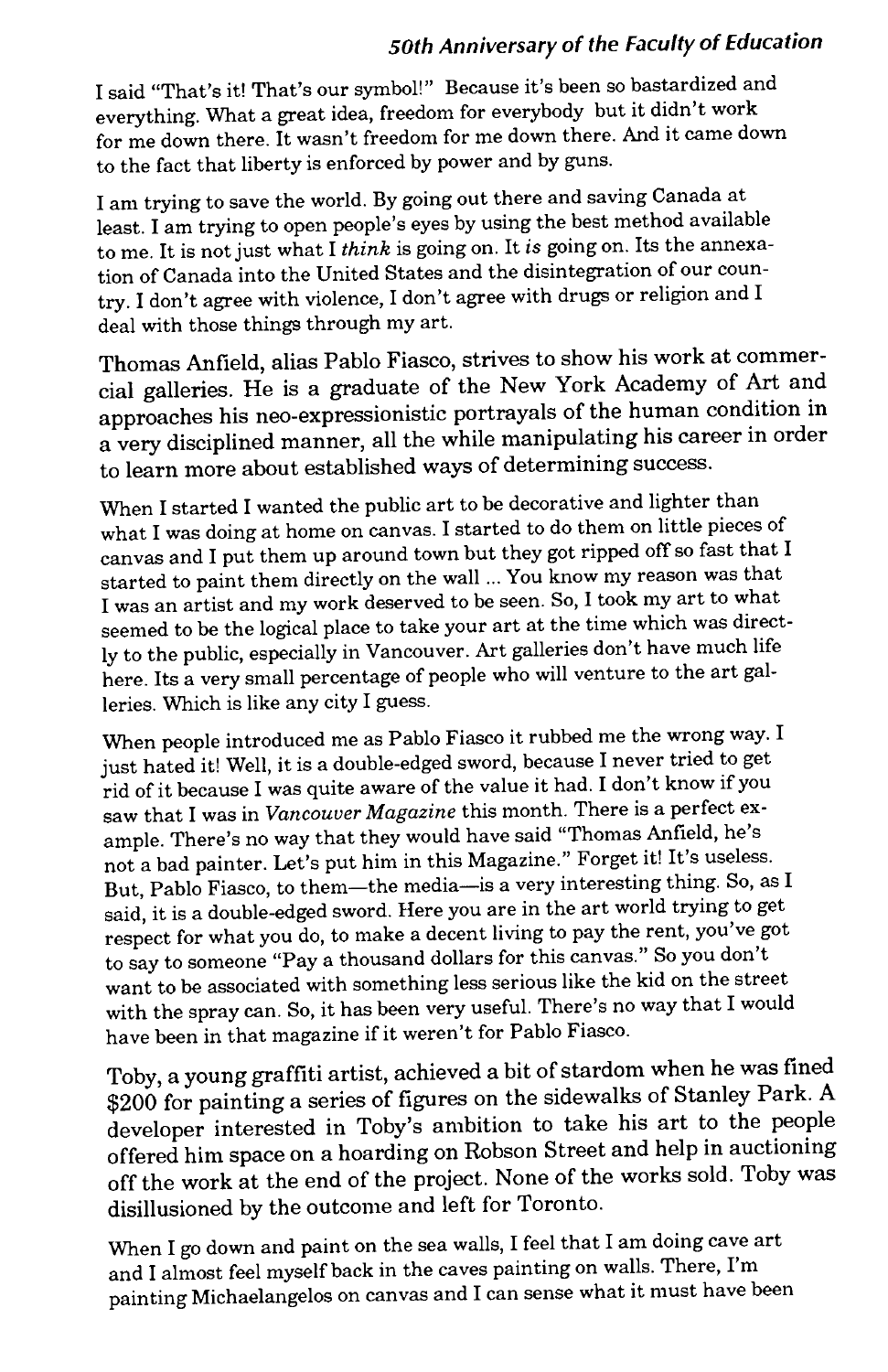like to paint all those frescoes. You have <sup>a</sup> link with these artists so that you become <sup>a</sup> part of that level of art, and you can go right back to the days of the Egyptians and you can feel that art. And you're <sup>a</sup> part of that you've never really died. You know what I'm saying? And you've never real ly been born, you've just always sort of been here. This life that you're living now is <sup>a</sup> <sup>p</sup>hysical manifestation of that.

<sup>I</sup> was painting apartment suites and <sup>I</sup> had started to earn enoug<sup>h</sup> money that <sup>I</sup> had <sup>a</sup> single little apartment and <sup>a</sup> studio down in Gastown. So, <sup>I</sup> could go work in my studio, <sup>I</sup> could do bigger paintings, and <sup>I</sup> had my living quarters separate from my studio which was so nice because I could have <sup>a</sup> nice, neat, clean apartment to live in, and <sup>a</sup> <sup>p</sup>lace to work. It was wonder ful! Then, <sup>I</sup> lost my job, so <sup>I</sup> went on UIC. <sup>I</sup> ended up living in my studio and <sup>I</sup> did that for awhile. Then <sup>I</sup> moved out of my studio and into this <sup>p</sup>lace. <sup>I</sup> got another job working in <sup>a</sup> massage parlor. <sup>I</sup> was like <sup>a</sup> desk clerk in <sup>a</sup> massage parlor. That was part time, and that allowed me enoug<sup>h</sup> time to work, go to work, earn enoug<sup>h</sup> money to pay my rent and so on, and do all the things <sup>I</sup> wanted to do. And that's when <sup>I</sup> started doing street art, <sup>I</sup> had to do something, because if <sup>I</sup> kept going the way <sup>I</sup> was going, it was going to be rotten—you know, work at <sup>a</sup> job then go home and work, and then you don't have time to get to your work outside your apartment. So <sup>I</sup> figured, I've got to do something now. If the galleries won't take my work and <sup>I</sup> can't get anywhere, then I'm just going to <sup>g</sup>ive it to them free. And the best thing <sup>I</sup> can do is just take it on the sidewalk.

## Wild Style and Tag Graffiti

In the early 1980s the then forward-looking social and political graffiti of Vancouver was rivalled by <sup>a</sup> new kind of work on the streets called Wild Style. This unique form had grown out of the Hip-hop movement which



Wild style graffiti.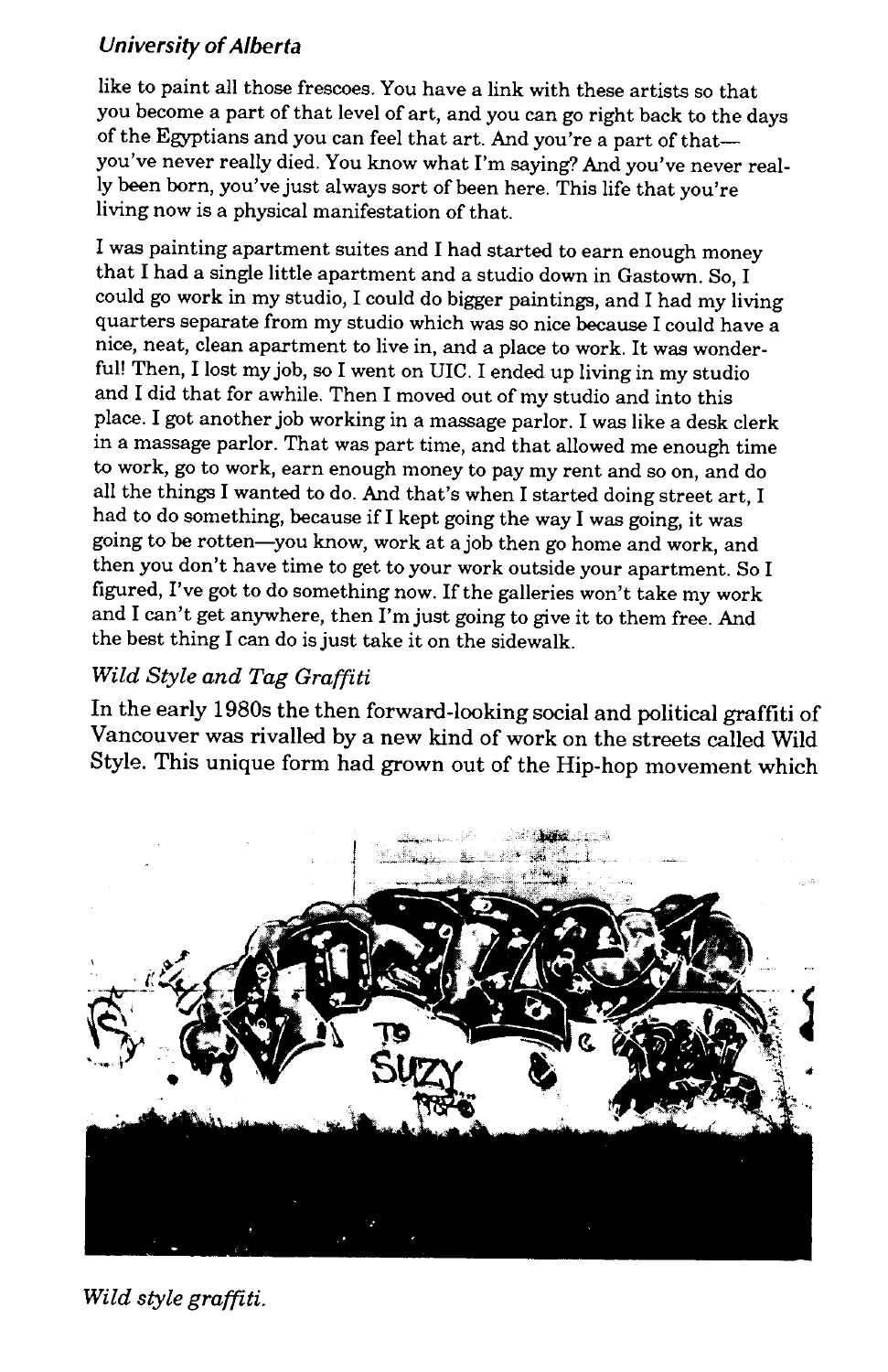originated in New York in the early 1970s. The movement is an authentic indigenous street culture inspired by the youth of New York who use the city as <sup>a</sup> backdrop for its manifold forms—break dancing, rapping, scratching, and graffiti. It emerge<sup>d</sup> as an alternative to gang warfare—a level of violence among youth that gripped that urban community be tween 1968 and 1973. Wild Style began as Tag Graffiti—the signing of an alias on the city walls.

The sole motivation of the tag graffitist seems to be focused on <sup>a</sup> hit-andrun tactic for marking territory. The idea is to take an alias—Risk-e Cazal, Bozo, Jimbo, Misty, Style (2), Zephr, Rip—and with it achieve <sup>a</sup> style which, when repeated, communicates one's presence and everywhereness without fear of retaliation. For the pedestrian who has no access to the game or its <sup>p</sup>layers the marks mean only the defacement of property or an act of empty conformity. Of the several different kinds of graffiti, people have the least regar<sup>d</sup> for tagging. The police, other civic officials, downtown merchants, and more importantly other graffitists lament the growing interest in tagging.

Wild Style evolved out of the practice of tagging. The label tag refers to <sup>a</sup> group of highly stylized letters in <sup>a</sup> format that makes the end result appear much like <sup>a</sup> commercial logo when indeed it is publicizing the assumed name of <sup>a</sup> graffitist. Wild Style emerge<sup>d</sup> as tags that became more complex in design. Making the letters larger and filling in the space in each letter with dots and diagonal and zig-zag lines produced highlyspirited orchestrations of color and form undulating in <sup>a</sup> rhythmic pa<sup>t</sup> tern that made the untrained eye go crazy. The early balloon-shaped exaggerations were called "bubble letters" encouraging <sup>a</sup> style that be came so convoluted that they defy any outsider's attempt to read them. The establishment of <sup>a</sup> secret code arising out of innovations in content and technique that only informed youth could unscramble demonstrates youth's ability to create <sup>a</sup> site-specific aesthetic standard. Such <sup>a</sup> stan dard receives its vitality from the social relations within which it is created. Several times <sup>I</sup> sat with Risk-e, Rip, J-Zone, Cruze and their "toys" (recruits) listening to them comparing styles and allocating fame. Lippard (1984) says,

it all begins with that other idealism—the one we are fed in schools—about art being some exalted "gift" to society and artists being alone, superior geniuses, whooping it up in their ivory garrets. However, when students ge<sup>t</sup> out, they often find it is hard to <sup>g</sup>ive their "gifts" away; some succeed, some ge<sup>t</sup> bitter, and some try to demythalize the role of art and to change the system in which it operates. (p. 342)

Insight into the origins of conventions that have historically driven art, as <sup>a</sup> way of understanding how standards are set and met, might appear frivolous were it not that popular cultural forms such as street art/graffiti have begun to reassert and lay claim to being culturally relevant. Hampson (1979) suggests that in order to make sense of the convolutions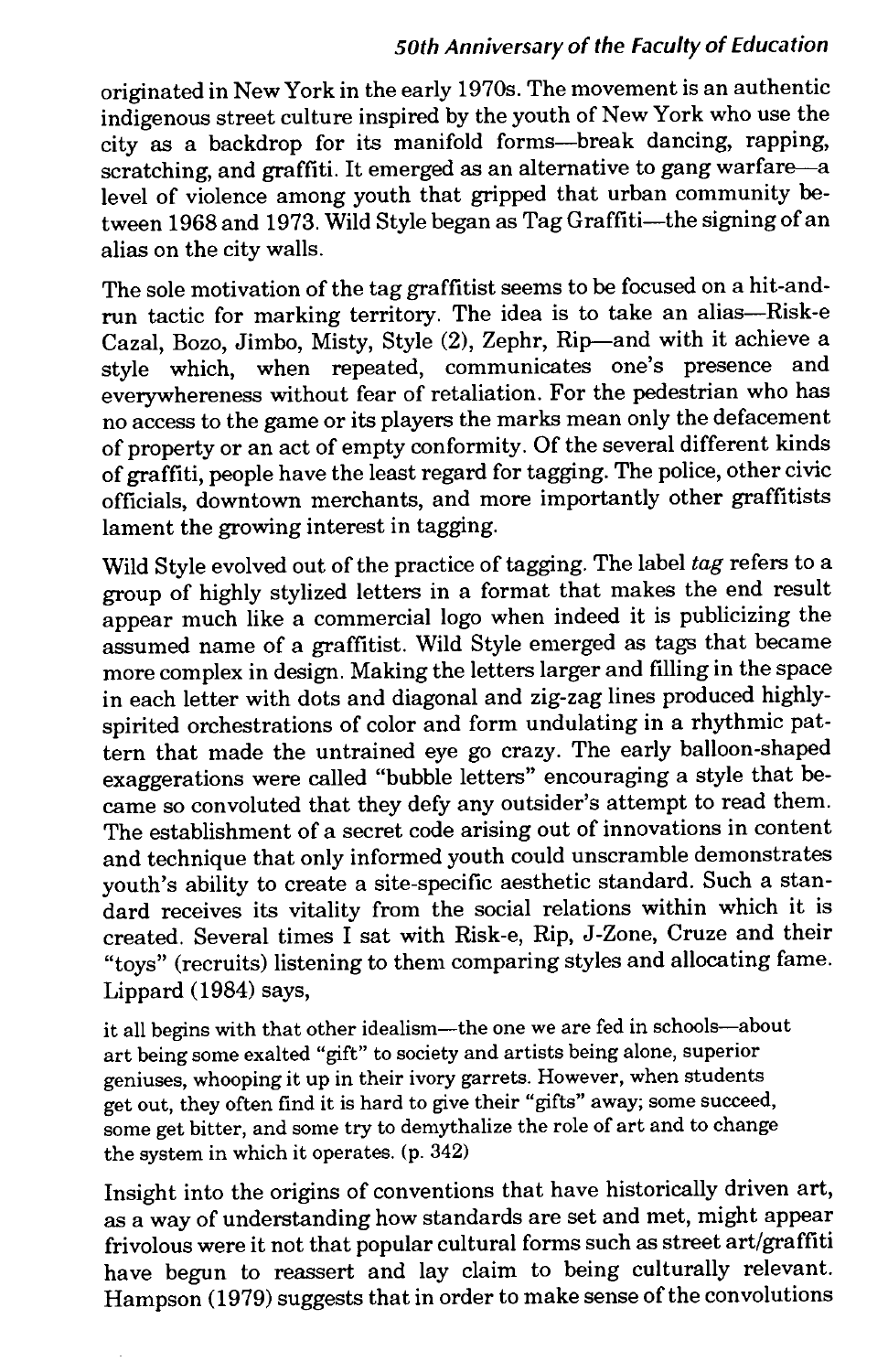

## Social comment graffiti.

of the human condition and lay bare conventional influences permeating life, liberties may have to be taken with any chronology of historical events. This seems to be the case with recent criticism of the normalizing influence of tradition on artistic expression under the rubric "moder nism" (Foster, 1983, 1984; Gablik, 1984; Habermas, 1983). <sup>I</sup> will briefly discuss historical precedents put in <sup>p</sup>lace by the modernist movement in order to provide <sup>a</sup> context for understanding street art/graffiti as <sup>a</sup> reactionary movement.

## Modernism and Street Art/Graffiti

The basic tenets of the modernist tradition first gained momentum during the Enlightenment (Habermas, 1983; Hampson, 1979) by leading the way in the negation of the outworn with <sup>a</sup> radical transcendence into innovation and difference. The original project of modernity, the fulfill ment of the promise of the Enlightenment, was an ambitious effort to develop objective science, universal morality, law, and an autonomous art through an all-pervasive rationality that would free each discipline from the burden of <sup>a</sup> seeming indeterminacy (Habermas, 1983; Hampson, 1979). Thus all fields of knowledge were parceled into discrete areas of competence taking on an acquired normative structure advancing the adoption of an idealized version of human conduct. Division of human labor into discrete entities inferred the possibility of an idealized model of rational conduct and consequently art as its own topic. <sup>A</sup> rational framework specific to art centered on constituting standards of accept ability:

It is said to prescribe "specific areas of competence" and to foster, in the artist, <sup>a</sup> self-critical formalism in which the inherited "code" of the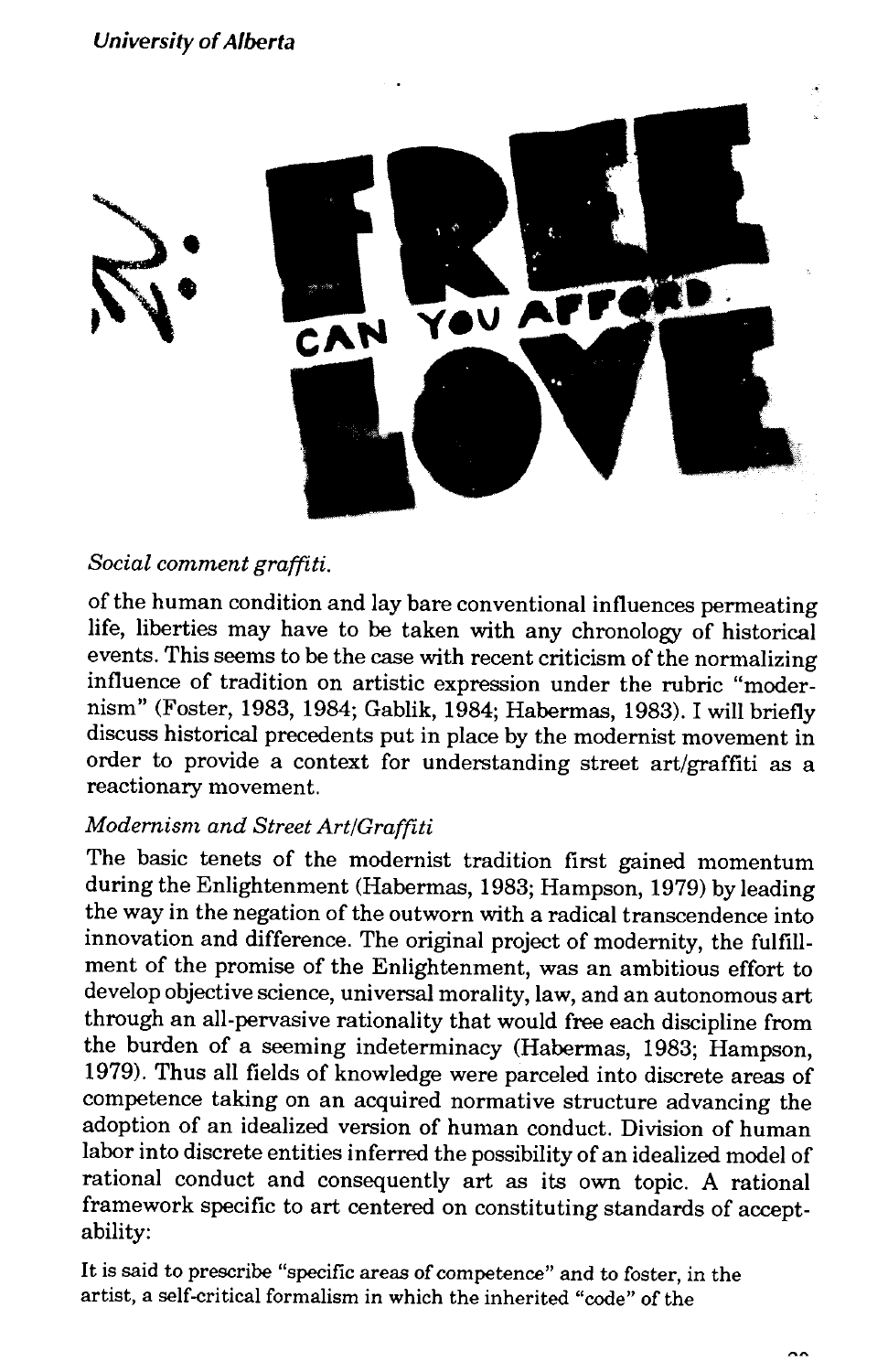medium is manipulated and, in the critic, a historicism that "works" on the new and the different to diminish newness and mitigate difference. (Foster, 1984, P. 189)

Control of the conditions for doing art enabled institutions of dominant cultural production, museums, universities, galleries (Gablik, 1984) to attempt to secure and legitimate the means and limits of production in art. This control prompted eventual questions, however, about the seem ing subordinate role of individualism in an idealized version of human conduct.

Late modernism of the 19th century and early 20th century did attempt to rework tradition and overcome accusations of developing false con sciousness by underscoring the importance of individual thought proces ses (Foster 1983, 1984). Rational arguments continued to center on predetermined standards of taste, however, while gratuitously claiming to sanction individualism through an attitude of "art-for-art's-sake." Putting forth an ideal version as if it were the norm meant encouraging and sanctioning a stance through all the various institutions in society, including art, with the expectation that the underlying ideology would become deeply embedded in the individual ethos of the artist and respond as the underlying structure for individual thought. Jameson (1983) is critical of later attempts by modernism to sustain itself by paying lip service to individualism:

Not only is the bourgeois individual subject a thing of the past, it is also a myth; it never really existed in the first place; there have never been autonomous subjects of that type. Rather, this construct is merely a philos ophical and cultural mystification which sought to persuade people that they "had" individual subjects and possessed this unique personal identity. (p. 115)

Experts who saw their goal as one of formulating rational structures are at present viewed by postmodern critics as having created, however inadvertently, a gap between themselves and the public—an opposition between their orthodoxy and commonsense practices of everyday life. Modernism continues to come under attack as a self-referencing ratio nality threatening to organize everyday life into an idealized state wherein an individual's personal biography is at any given time super seded in interaction by a rational plan for action. Such a model, it is argued, continues to be unrecognizable of how diversity is excluded in its formulations. Tucker (1984) says:

Modernism marginalized the issue of artistic motivations or interests out side the art system, denying that art works were themselves bound by a web of connections to specific historical and social contexts. Indeed, in the aesthetic economy of modernism, the amount of pure pleasure provided by <sup>a</sup> work of art was often gauged by how effectively that work separated it self from the "real" world to provide an imaginary space of ideal reflection. (p. xiii)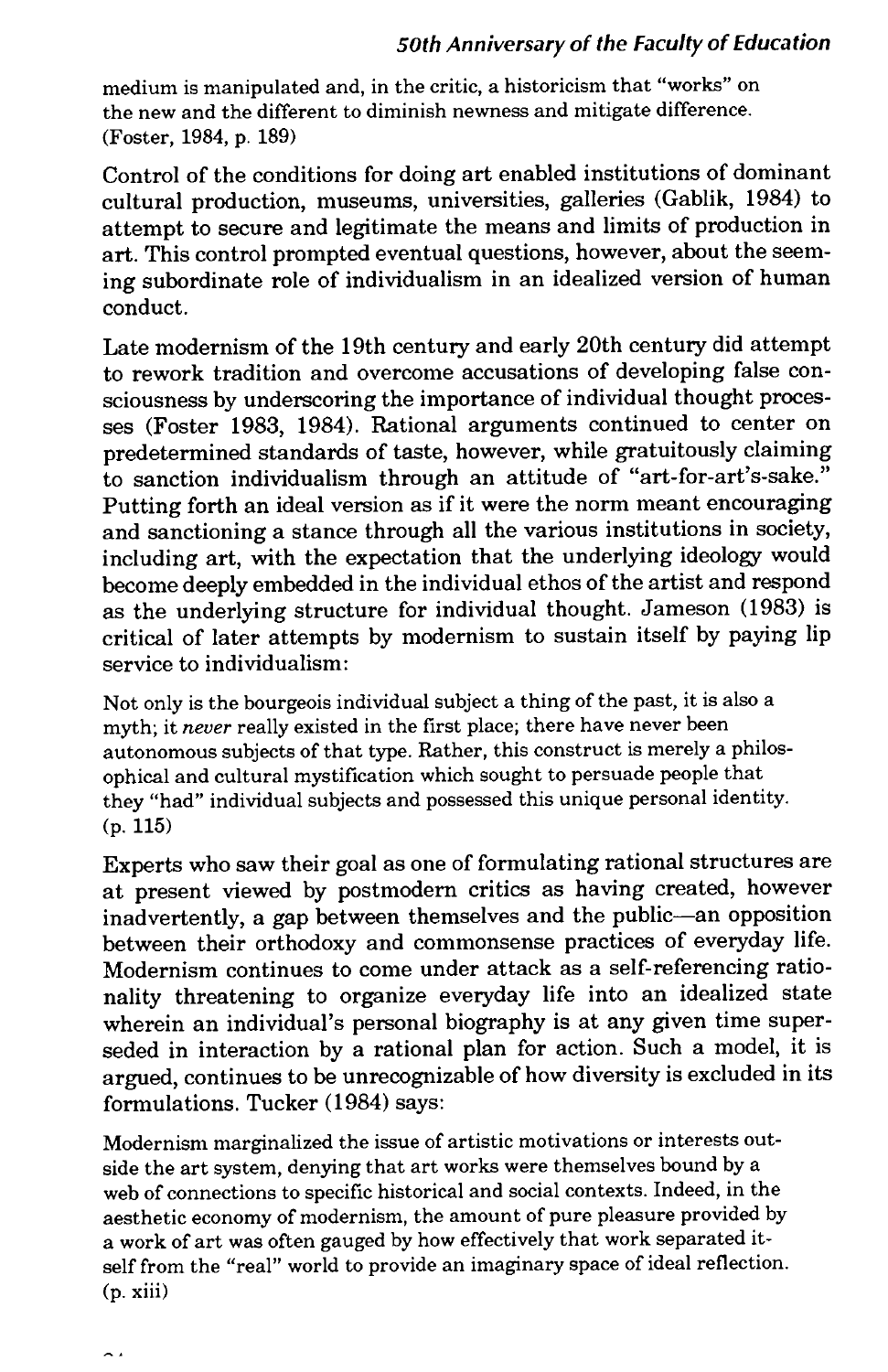Thus the work of the street artists/graffitists has become recognizable as an attempt to reappropriate human expression away from the dominant culture of institutions advancing modernist tradition. Artists such as Risk-e, Rip, J-Zone, and Cruze deliberately explore their own individual action and resultant products as intervening subject matter in the con text of what the dominant culture will allow. In so doing personal choices have come to parody deliberately an art world where the script and the parts are purported to have been written already. In the guise of perfor mance art the street artist/graffitist re-presents that which was prior by delving into historical conventions in order to break the bondage control ling how difference is created and sustained. This has not meant <sup>a</sup> rejection of conventions; rather, the parodying of cultural mechanisms of acceptance and rejection recursively discloses how difference is advanced or thwarted by convention. By delving into historical forms that have been taken for granted and guaranteed in advance of innovation the street artist/graffitist discovers the new within the old.

The street artist/graffitist has departed from traditional views that polarize action as either self-indulgent or enacting <sup>a</sup> prescribed role. In parodying the taken-for-granted rites of representation they seem to be setting conditions for an active reworking of the ritual of acceptance and rejection. First, doing art in unconventional <sup>p</sup>laces establishes the act as <sup>a</sup> possible criminal offence resulting in <sup>a</sup> rush of adrenaline and <sup>a</sup> crea tive high that comes with working in risk-taking situations. However inadvertently, the site-specific work of the street artist/graffitist draws attention to how human expression is shaped by our view of space private, public, sociocultural, psychological, <sup>p</sup>hysical, spiritual, economic. Second, the possible condemnation of the act as criminal, with <sup>a</sup> threat of arrest, has come to be seen as <sup>a</sup> way for graffitists to promote their work while questioning ownership of the freedom and limits of expression; and third, subversive messages in street-smart graphics, utilizing corporate advertising <sup>g</sup>immicks, provide free publicity while bringing to question strategies of mass cultural technique such as distribution, accumulation, and consumption.

The delivery system of the street artist/graffitist affirms that newness can be effectively conveyed within the <sup>g</sup>iven. It is not the art product that is the exclusive focus of the reworking of the terrain; rather, it is the drama that is <sup>p</sup>layed out as commercial galleries invite street artists to come inside or when the street artist/graffitist and the police engage in territorial disputes. Herein lies the realization that the real artistry is in the drama of acceptance and rejection as much as it is in the residue left on the walls. The residue left as <sup>a</sup> mark on walls merely signals that the <sup>p</sup>lay is in progress. Rational modeling of conditions for art, where only certain <sup>p</sup>henomena get sanctioned has, in the hands of the street artist, drawn us into <sup>a</sup> drama that stands to rework the terrain on which the meaning of art rests.